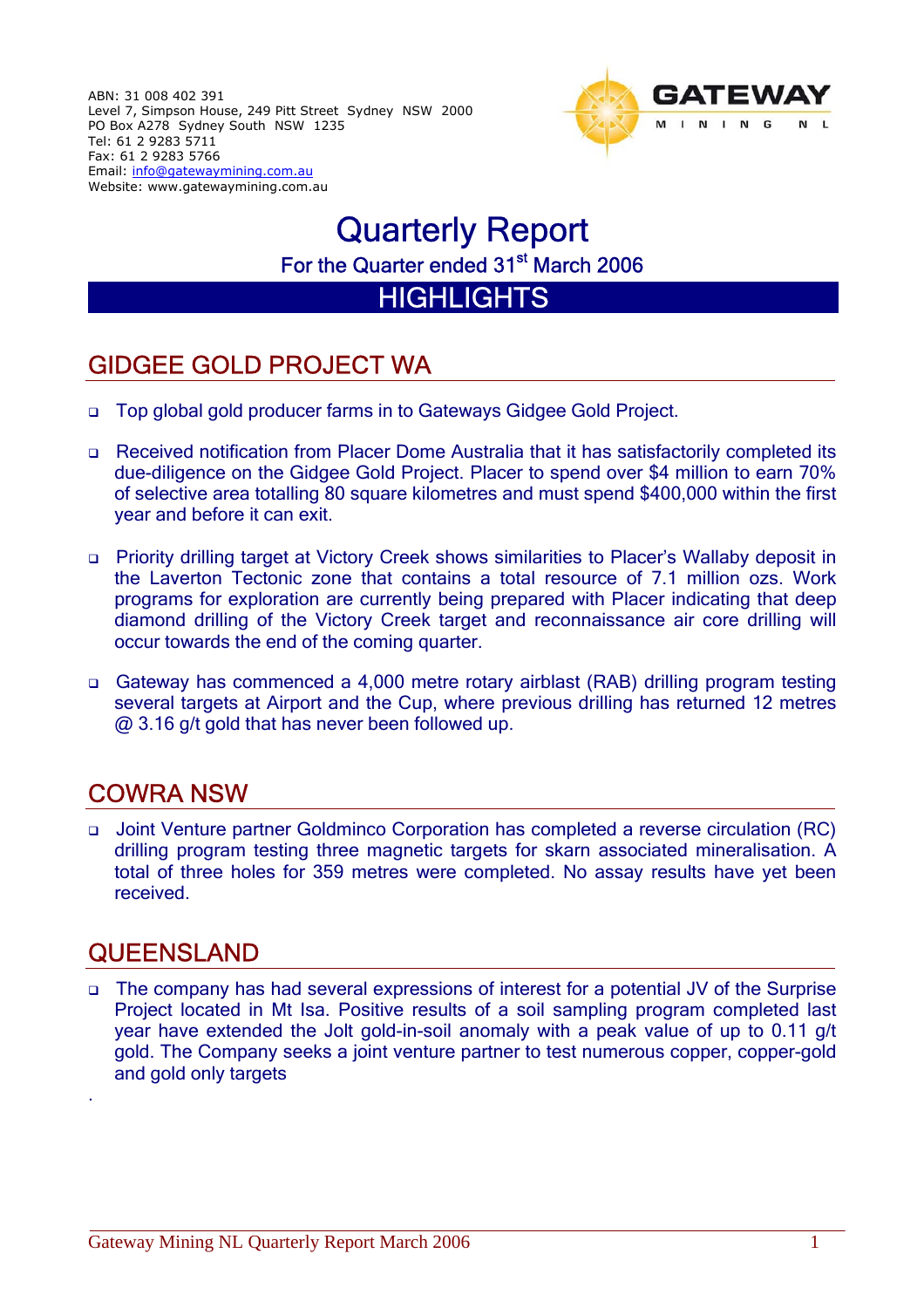## OVERVIEW OF EXPLORATION PROJECTS

## WESTERN AUSTRALIA

## GIDGEE GOLD PROJECT

#### EXPLORATION ACTIVITY

No field work was completed during the quarter. Placer Dome completed due diligence on the Farm-In tenements covering 80 square kilometres of the Project. Gateway compiled exploration work programs and budgets for the remainder of its total acreage of 400 square kilometres.

#### PLACER DOME FARM-IN AGREEMENTS

The company was pleased to announce to the ASX on 21<sup>st</sup> April 2006 that it had received notification from Placer Dome Australia that it had satisfactorily completed its three month due diligence period and that exploration at Gidgee will commence in the near future. The Gidgee Gold Project is located about 400 kilometres north west of Kalgoorlie, Western Australia.

Placer Dome, which is now a subsidiary of Barrick Gold, have advised that work programs for exploration are currently being prepared. Work would begin in the June quarter, including reconnaissance air core and deep diamond drilling of the priority target at Victory Creek. Victory Creek shows similarities to Placer's Wallaby deposit in the Laverton Tectonic zone that contains a total resource of 7.1 million ozs.



Tenement Location plan showing Gateways 400 square km ground holding and the Placer JV area at Montague Project to the southwest.

Key Terms of the Agreements with Placer include:

- Placer to spend over \$4 million to earn 70% of selective tenements totalling 80 square kilometres within the Montague Project.
- Placer must spend \$400,000 within the first year and before it can exit.
- Placer and Gateway agree to include any further acquisitions adjoining the area on a Placer 70% - Gateway 30% basis.

Placer farmed into the area after Gateway had completed 3D modelling of gravity and magnetics, along with multi-element analysis to delineate an exploration model that confirmed the potential of the area to host a large gold deposit.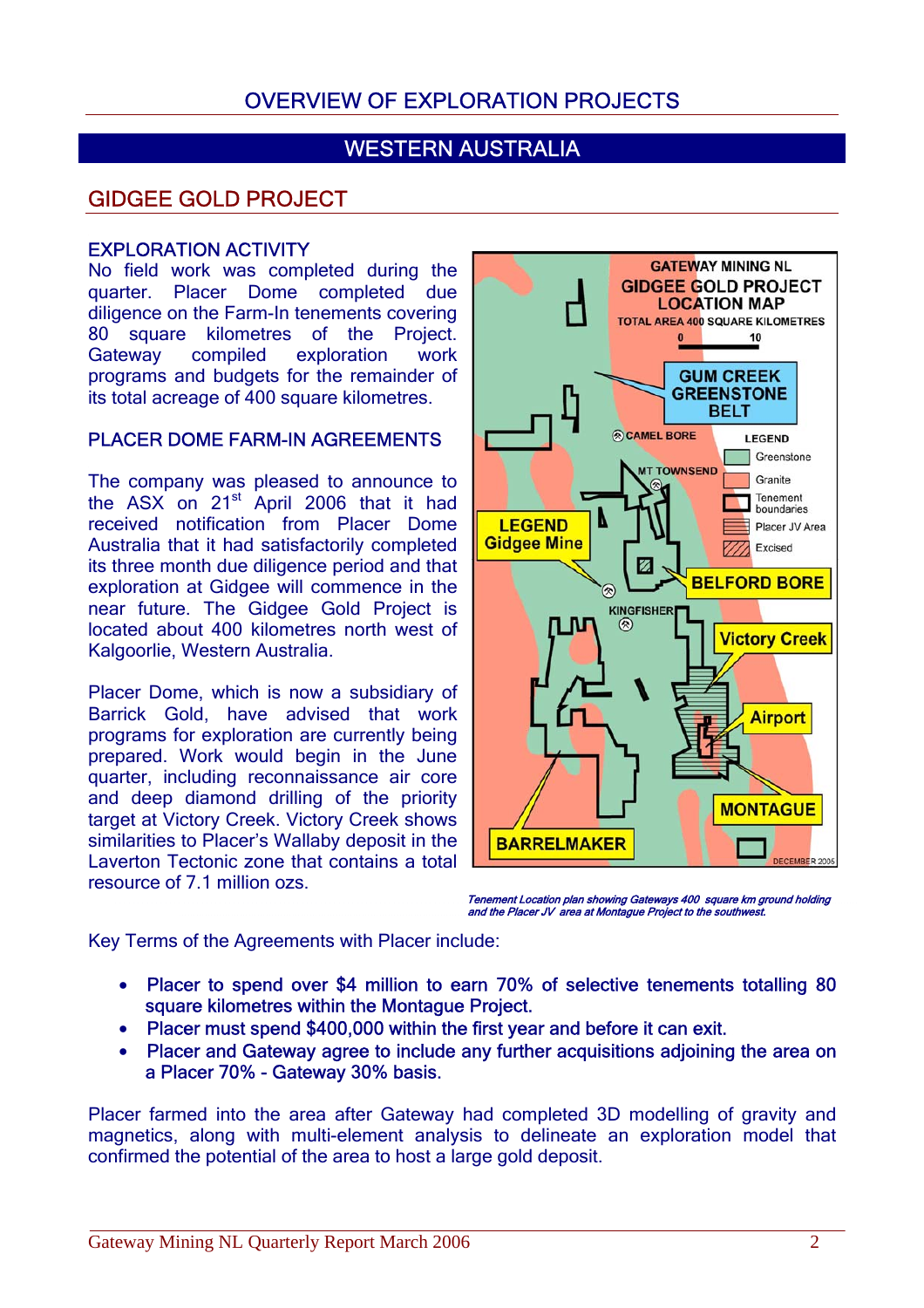## WESTERN AUSTRALIA

#### VICTORY CREEK TARGETS

Barrick-Placer earning 70%

As stated the initial priority target for Placer is at Victory Creek. Other targets include Julia's Fault and Hypotenuse. Julia's Fault is located on the western side of the Montague block at the southern end of a 4.5 kilometre long structure highly anomalous in arsenic and antimony that extends to Victory Creek. Most of the structure northeast from Julia's Fault is blind to surface hidden below up to 40 metres of cover in some places.



3D Model showing Victory Creek magnetic target



Julia's Fault – One Kilometre target

JULIA'S FAULT<br>Drilling Section 6,969,000mN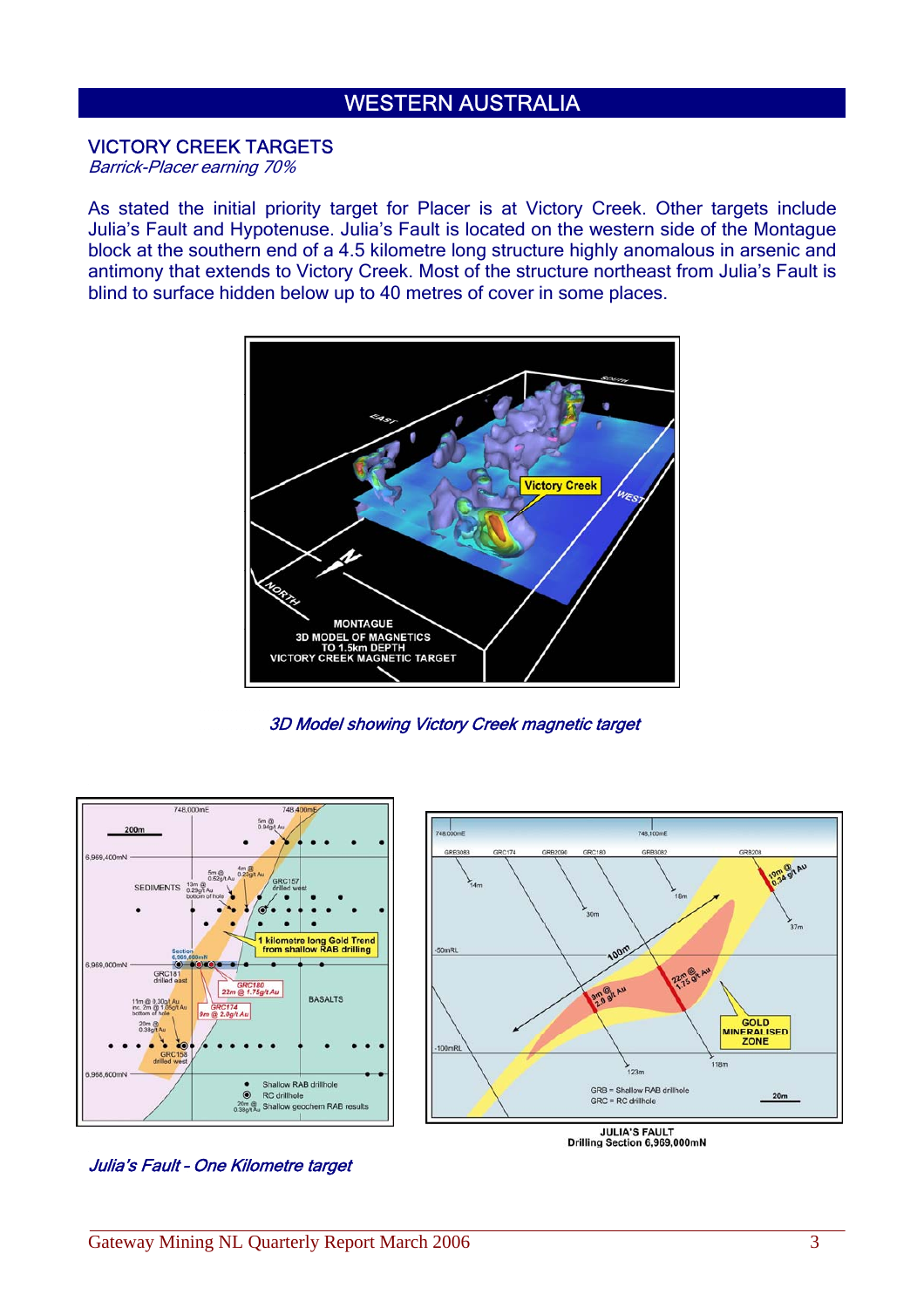## WESTERN AUSTRALIA

#### RAB DRILLING PROGRAM

Exploration by Gateway will now focus its efforts on the remaining leases where highgrade intersections at its adjoining Airport and Barrelmaker leases have provided Gateway with confidence that further discoveries will be made.

A 4,000 metre rotary airblast (RAB) drilling program commenced this week to test several targets at Airport and the Cup, where previous drilling has returned 12 metres @ 3.16g/t gold that has never been followed up.

#### AIRPORT TARGETS

Gateway 85%, Herald Resources 15%

At Rosie North RAB drilling has been successful in locating additional hanging wall reef structures to the east of the main mafic granodiorite contact zone where Gateway has intersected ore grade material over an open ended strike of 300 metres.

Last quarter the company reported further gold mineralised veins including 6 metres @ 8.2g/t gold from 30 to 36 metres down hole. This hole was 100 metres south of previous shallow drilling that returned results of 5 metres  $\omega$  1.4 g/t and 5 metres  $\omega$  1.0 g/t from 5 metre composites.

A reasonably coherent trend over 500 metres (6964900N-6965400N) has now been defined east of the contact zone intersecting multiple quartz veins in the top 30 metres.

The structures sit some 90 metres to the east of the contact and if proved to be continuous along strike, will significantly enhance the economic viability of the Rosie gold resource.

The company will further test this zone with infill drilling in the current RAB drilling program that commenced this week.

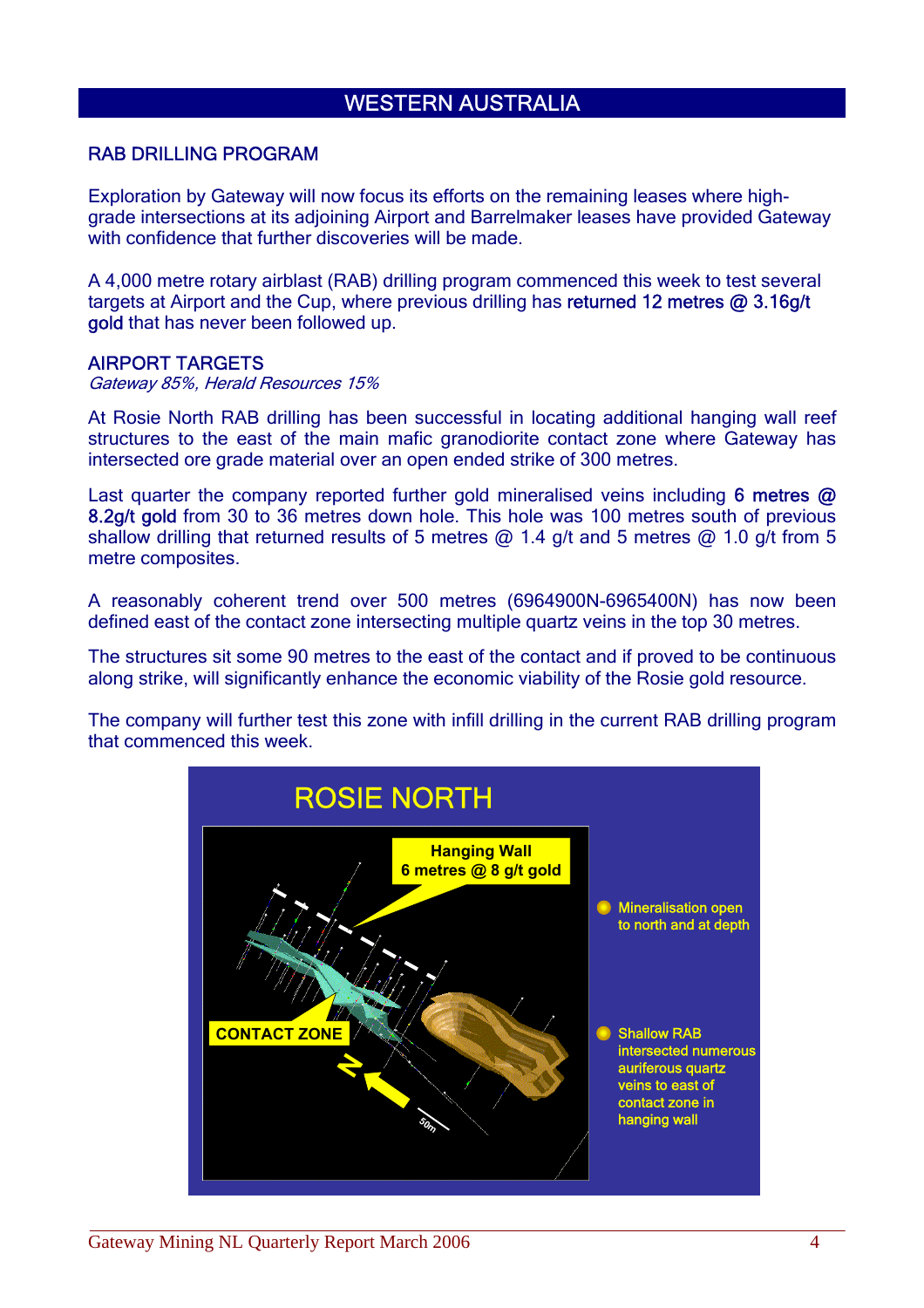## WESTERN AUSTRALIA

#### BARRELMAKER

The Barrelmaker project located on the western side of the Gum Creek Greenstone Belt comprises of a highly prospective landholding covering nearly 200 square kilometres. The project contains a large strike length of the under explored Bolger Well shear zone and Bo Peep granodiorite. As well as significant gold potential the project contains significant strike lengths of concealed komatiitic flows with anomalous nickel geochemistry. The area contains up to 12 priority gold drill targets.

### NEW SOUTH WALES

#### COWRA PROJECT EL5514, 6102

Gateway 100%, Goldminco Corporation earning 70%

The Cowra Project is located within the Molong volcanic belt in the Lachlan Fold Belt in New South Wales. The project covers a package of prospective Ordovician rocks over a 50 kilometres strike length. The Cowra Project is a joint venture with Goldminco Corporation (GCP TSX Venture Exchange). Under the terms of the agreement Goldminco have an option to earn a 70 percent interest in the project by spending a total of \$2m on exploration over 4 ½ years.

Goldminco has advised that three magnetic targets were drill tested for skarn associated mineralisation during the quarter. A total of three holes for 359 metres were completed.

No assay results have yet been received.



#### TUCKERBOX GOLD PROJECT EL4811

#### Gateway 100%

The Company continues to focus its exploration on the Johnstons Hill line of lode that includes the Tuckerbox prospect. Results of a ground magnetic survey were reported last quarter. No field work was completed during the quarter

#### BARRA PROJECT EL5947

Gateway 100%

No field work was completed during the quarter.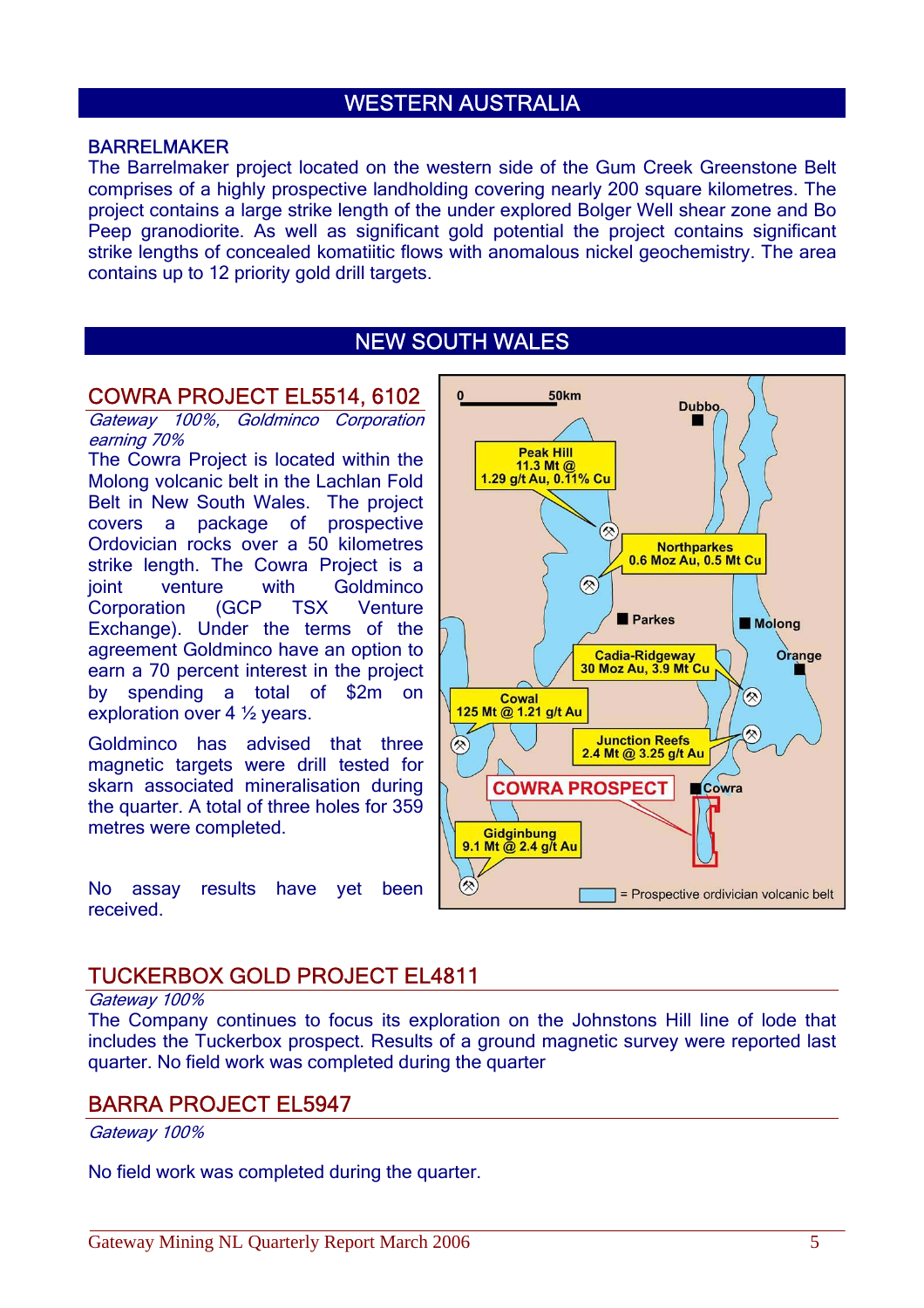## **QUEENSLAND**

### HODGKINSON BASIN

#### Gateway 6% free carried

Through a joint venture with Republic Gold Limited (RGL) Gateway will retain a 6% free carried interest in four projects within the Hodgkinson Basin. At a decision to mine, Gateway can elect to contribute or dilute to a 2.6% share and contribute or to a 0.6% NSR royalty. Gateway has been issued with 1,350,000 shares in RGL after the successful transfer of its interest to RGL was confirmed by the Department of Natural Resources and Mines.

No work was completed during the quarter.

### SURPRISE PROJECT

Gateway 100%

Located south of Kajabbi in the Mt Isa region, the project includes the historic Surprise Mine, its northern and southern strike extensions and numerous prospector pits and historical workings in the central and northeastern parts of the project.



Results of soil sampling to the north of the Jolt gold-in-soil anomaly are encouraging.

Results have confirmed the gold trend extends northwards with a peak value of up to 0.11 g/t being returned.

Infill sampling at Shock has confirmed the copperin-soil anomaly previously outlined from wide spaced soil lines.

The company now seeks a joint venture partner to advance the project.



For further information visit our website at [www.gatewaymining.com.au](http://www.gatewaymining.com.au/) or contact: Brian Gomez , Chairman Tel: 02 9283 5711 Fax: 02 9283 5766

This review accurately reflects information compiled by Mr SJR Taylor, who is an advisor to the Company. Insofar as it relates to ore reserves and mineral resources, it is based on information compiled by Mr SJR Taylor who is a corporate member of the Australian Institute of Geologists and who has more than five (5) years' experience in the field being reported.